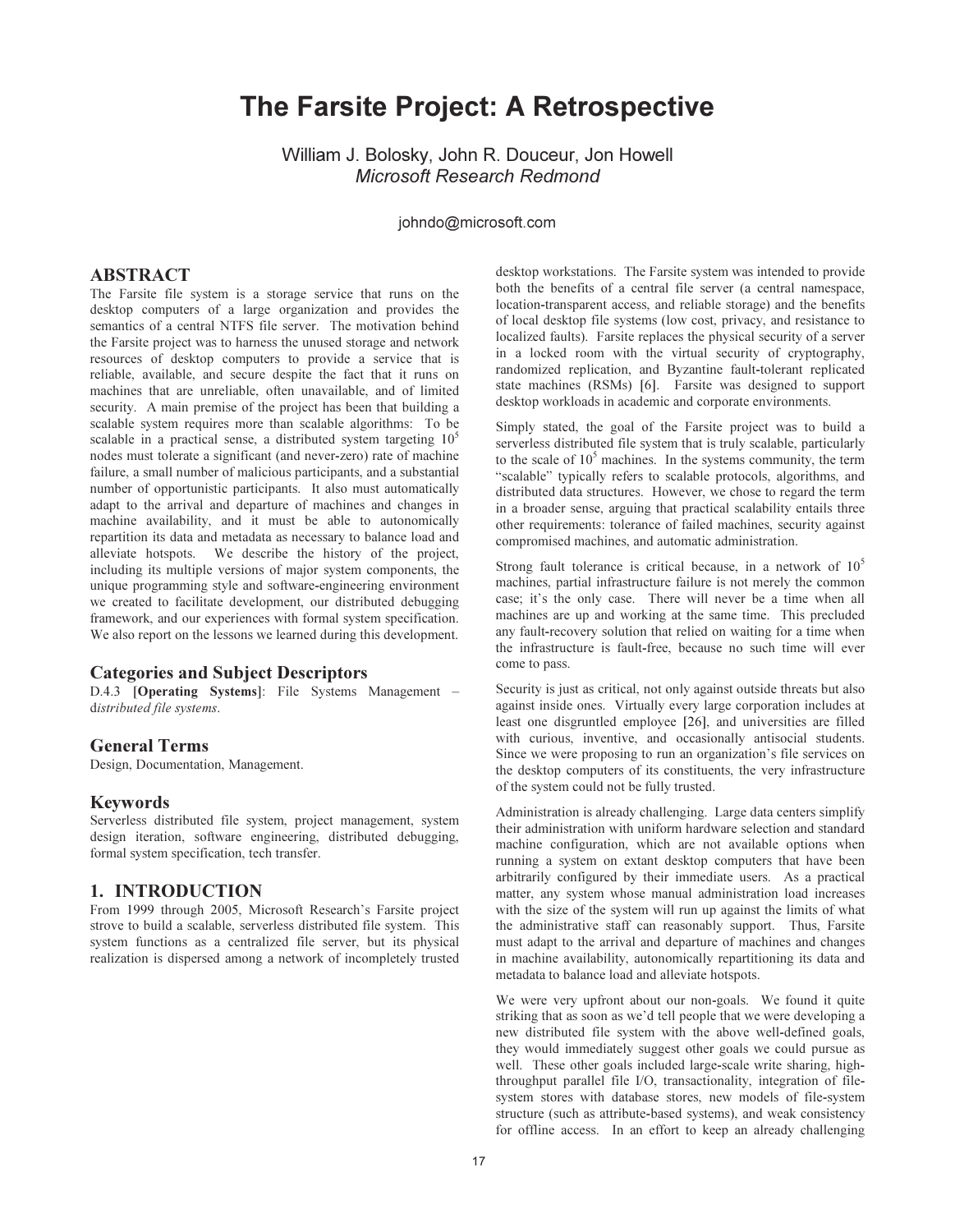problem from becoming unmanageable, we explicitly disclaimed these additional goals.

The next section outlines the project's history. Section 3 details the multiple versions we wrote of three main system components: the file-system driver, the directory service, and the RSM substrate. Section 4 describes our programming models and how they evolved over the course of the project. Section 5 describes our distributed debugging framework, and Section 6 reports on our experiences with formal system specification. Section 7 describes a couple of key lessons we take away from the project.

# 2. PROJECT HISTORY

In early 1999, while ramping down other projects, we<sup>\*</sup> started thinking seriously about Farsite as our next big systems project. In our spare time, we did a lot of brainstorming throughout the spring, and then over the summer, we did a feasibility study [4] to determine whether the idea of a serverless distributed file system running on desktop machines was even plausible. Buoyed by our results, we soon began designing the system architecture.

At the beginning of 2000, we started writing user-mode code, and by the spring, we started writing kernel-mode code for a filesystem driver based on the Windows Single Instance Store filter driver  $(\S 3.1.1)$ . We spent the remainder of 2000 doing two things: designing many aspects of the system that were both nearterm and far-term, and implementing much of the near-term design. We designed the security model, the naming and certification architecture, the distributed duplicate-file-coalescing system, the quota-control architecture, the on-disk file format, a strategy for data durability, replica placement algorithms, and a scheme for directory encryption [12]. We implemented the secure messaging infrastructure, kernel/user communication code, the local cache manager, initial parts of the replicated state machine substrate  $(\S 3.3.1)$ , lots of crypto stuff, and an epidemic upgrade system. By the end of 2000, we were stress testing the system on 40 machines in our newly set-up lab.

2001 was the year of rewrites. We rewrote the file-system driver based on the FastFAT file system (§3.1.2), and we then re-rewrote it as a mini-RDR  $(\S3.1.3)$ . We rewrote the directory service (§3.2.1) to support persistence. We rewrote our programmingmodel infrastructure (§4) to allow CTM-style code [2] in addition to event-driven code. It wasn't all rewrites; we also developed an encrypted key cache to improve crypto performance, worked out details of a metadata-hint caching strategy, and added MACs to the messaging system. We developed, analyzed, and simulated file-placement algorithms [7,8,9,10] and the distributed duplicatecoalescing system [11]. By the end of 2001, the code was functional and stable enough that we had a large benchmark – a modified version of the Andrew benchmark – working for very long runs.

In 2002, we started thinking seriously about distributing the directory service, and we concluded that we would need to start a new design (§3.2.2); we began with informal design and decided that for a problem of this complexity we would be better off trying formal specification  $(\S6)$ . On the implementation side, we got file replication working, got the directory state and local file cache stored persistently, implemented caching file data in the driver for performance, started implementing the distributed duplicatecoalescing system, and replaced our earlier file-based metadata storage system with a real database, namely SQL Server. We built a trace replayer, which helped to expose a raft of bugs that we spent a lot of time fixing, until we got the system stable enough to run a full day's replayed traces. In the process, we discovered that the high loads resulting from initializing the trace state could cause significant overloads in the system; it would take much of the following year to fully address this problem. At the end of 2002, we published our main system paper on Farsite [1].

In 2003, tech-transfer was very much on our minds. We worked with several prospective recipients for the Farsite technology, and we spent considerable time addressing issues that these groups considered important. This included getting Farsite's files to work with Windows Single Instance Store [5], checkpointing and restarting the directory service, supporting quotas, replacing the Byzantine-fault-tolerant RSM substrate (§3.3.1) with a fail-stopfault-tolerant one (§3.3.2), and significant performance turning.

By 2004, aside from the ongoing design work on the distributed directory service (§3.2.2), all of our efforts were focused on techtransfer. Major components included client-side crash recovery and checkpoint/restart for the centralized directory service. After nearly two years of effort in formal specification, we coded the distributed directory service this year. Among other changes, this involved switching the service's persistent store from SQL Server to the store in our atomic-action substrate (§4.3).

By 2005, most of our tech-transfer prospects had disappeared, at least those that had the potential of transferring a fully functional distributed file system. We refocused our efforts on transferring subsystems and components of the Farsite system, most notably our fail-stop-fault-tolerant RSM substrate (§3.3.2). During this year, most of the team began transitions to other projects. We continued developing the distributed directory service, mainly as an academic exercise targeted at publication [15].

To the extent that research projects ever have a formal end, Farsite came to an end in early 2006.

# 3. DESIGN ITERATIONS

Over the course of the Farsite project, we developed three implementations of the file-system driver, two implementations of the directory service, and two implementations of the RSM substrate. Although these cases seem superficially parallel, their reasons for re-implementation differ significantly. In particular, with the benefit of hindsight, we would have developed only one file-system driver, but we would still have developed both directory services and both RSM substrates.

#### 3.1 File-System Drivers

We created the three versions of the file-system driver as our knowledge of the proper way to build Windows-based file systems improved. We started with a design that was loosely based on some previous kernel-mode work some project members had done, primarily because of familiarity with the design rather than because it the best way to structure the driver. After some

<sup>\*</sup> Because this paper is a retrospective, covering work that was performed over almost seven years, the term "we" herein refers not merely to the present authors but rather to the entire project team.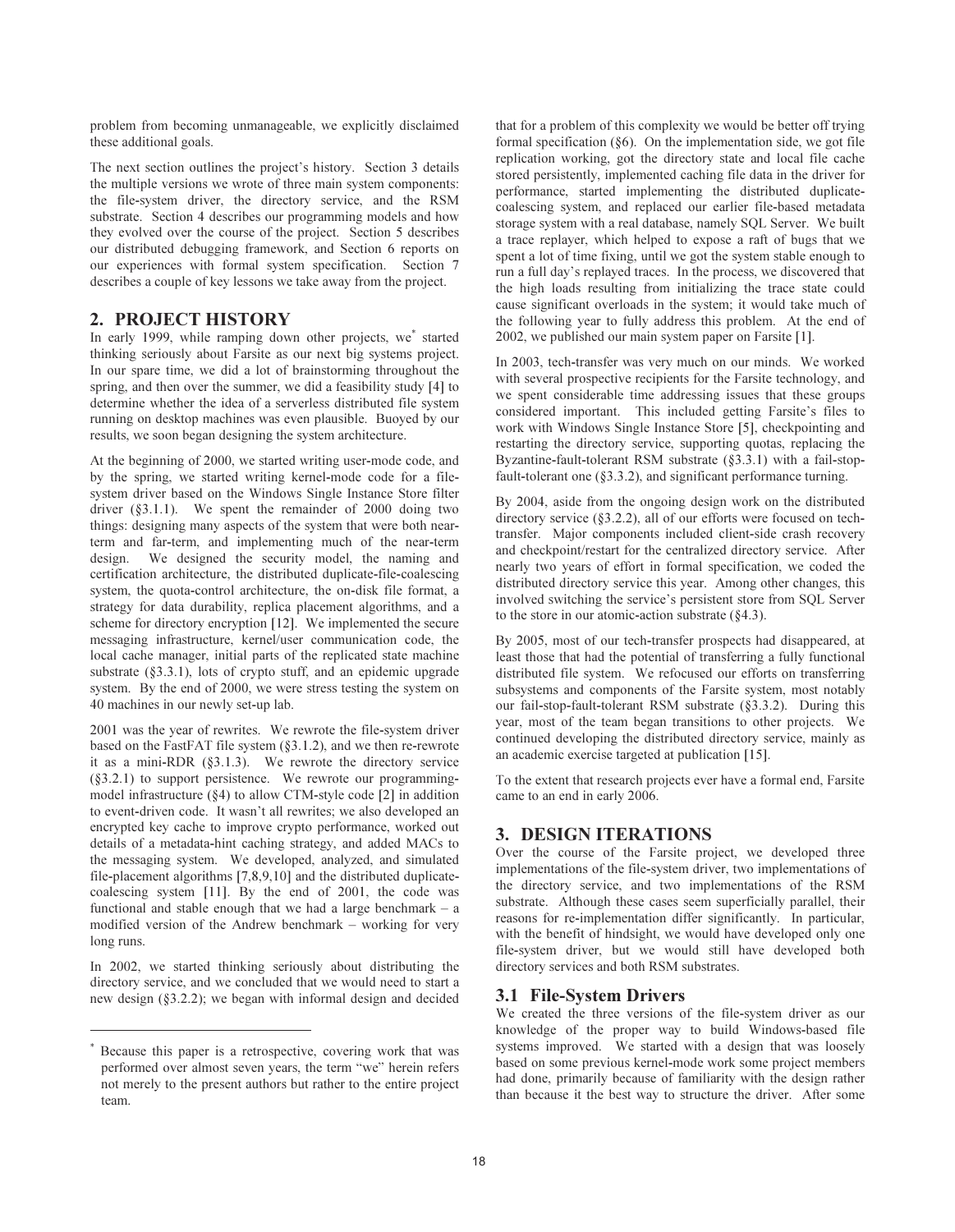experience with that problems of that approach, we tried a new design based on the existing Windows FastFAT file system on the theory that FastFAT was proven to work properly. However, we discovered that while it was an appropriate design for a purely local file system, it was at best awkward to do some operations necessary for a network file system, such as forcing the system cache to purge all of the data for a file so that it can be used remotely. This led to the final design as a mini-Redirector using Windows' (at the time) new functionality for implementing network file systems.

#### 3.1.1 Driver built based on Windows SIS driver

Our initial attempt at a file-system driver was based on the Windows Single Instance Store (SIS) driver [5]. We chose this design because a number of us had just finished the SIS project, and so were very familiar with the code and its interaction with the system. SIS is implemented as a file-system filter driver, which sits above a local or remote file system on the IO stack, and is able to inspect, alter or directly implement any calls that are destined for the underlying file system. While this might seem an odd design for a service that is a file system itself rather than an added service for some existing file system, in point of fact Farsite (in all three incarnations) never implemented the on-disk portion of the file system and instead relied on NTFS to do that. So, one view of what Farsite does is to provide a (very involved) filter on top of a local NTFS implementation.

After a relatively small time, we discovered that while in principle Farsite could be viewed as a filter on NTFS, in practice we had to reimplement much of NTFS's functionality, including the very complicated pathname parsing and lookup code. Dealing with whether Farsite or NTFS owned the file object associated with handles was at best awkward and never worked quite right, and synchronizing access to files among the filter, NTFS and the rest of the NT kernel led to difficult-to-fix deadlocks.

While we abandoned this design early on, some of the code that we developed turned out to be useful and made it into the two subsequent versions. In particular, the code that implemented convergent encryption and Merkle-tree based content verification, and the code for passing messages between the driver and the user-mode daemon survived largely unchanged.

#### 3.1.2 Driver derived from FastFAT

The experience with the SIS-derived driver led us to start over based on an existing file-system driver. We chose FastFAT rather than NTFS not for the obvious reasons (that it is published, documented, and publicly available), but rather because its code structure is much simpler. We removed the portion of the driver that dealt with on-disk structures and replaced it with calls into NTFS. There was no confusion about ownership of file objects, and the deadlocks largely disappeared. Furthermore, we were able to get a mostly-working implementation in fairly short order.

However, the FastFAT model didn't provide an easy way to evict data from the cache as is required to maintain consistency when a file is accessed writably by multiple nodes, it didn't have code dealing with access control lists (all files in FastFAT provide full access to all users), and it wasn't really designed to stop while calls are made up to user level during certain operations (particularly file open).

For a second time, we abandoned the driver and started more-orless from scratch.

#### 3.1.3 Driver built as mini-redirector

The final version of the driver is a mini-redirector written in terms of the Windows Redirected-Drive Buffering SubSystem (RDBSS), part of the Windows Installable File System Kit [23]. This is the way that Microsoft recommends building network file systems. At the time we started it, no documentation was available. However, because we were inside Microsoft, we were able to obtain a (preliminary) copy of the WebDAV miniredirector to use as a template.

WebDAV seemed to be particularly apropos, because, like Farsite, it stored files in NTFS and implemented much of its functionality in user-mode, and so had to make calls between the kernel and user-mode components. When we merged it in with the existing user-mode component and the kernel-mode code we retained from the FastFAT implementation, however, we chose to keep two parallel user-to-kernel communication channels, the old Farsite one and the WebDAV one. They were very different in their design and never lived comfortably together. However, absent a good reason to get rid of one or the other, they co-existed from 2001 to 2004. In 2004, we were working on enabling the system to losslessly recover from a crash and restart of the usermode component. Doing this meant keeping careful track of the set of calls that were outstanding, and the set of updates that the kernel had sent to the user-mode component. It turned out that the WebDAV communication channel was not well-suited to either task, and so we finally removed it in favor of the older Farsite channel.

The mini-RDR/RDBSS structure turned out to be a good match to Farsite's needs, even though it wasn't intended to be used with a file system that supplied all its data from the local disk\* . RDBSS's function of handling most of the necessary interface with the system's virtual memory and caching components made coding significantly easier, eliminated several potential sources of deadlocks and race conditions, and did not remove any flexibility that we needed to get our driver working properly. We should have started with this design (and had it been documented when we started, we like to think we would have); we wasted far too much time on the first two implementations, and learned relatively little from them, beyond the fact that they were the wrong choice.

#### 3.2 Directory Services

We built two separate versions of the directory service, one that is centralized and one that is distributed. Although this was not really intentional, in hindsight we believe it was a good thing to do. The centralized directory service provided an expedient path to getting a working system without the significant complexity of distributing file-system metadata. This was particularly important since it took two people nearly three years to design and build the distributed directory service.

<sup>\*</sup> While the file data in fact go off-machine, all off-machine operations are performed in user-mode, so from the kernel's point of view file data are solely local.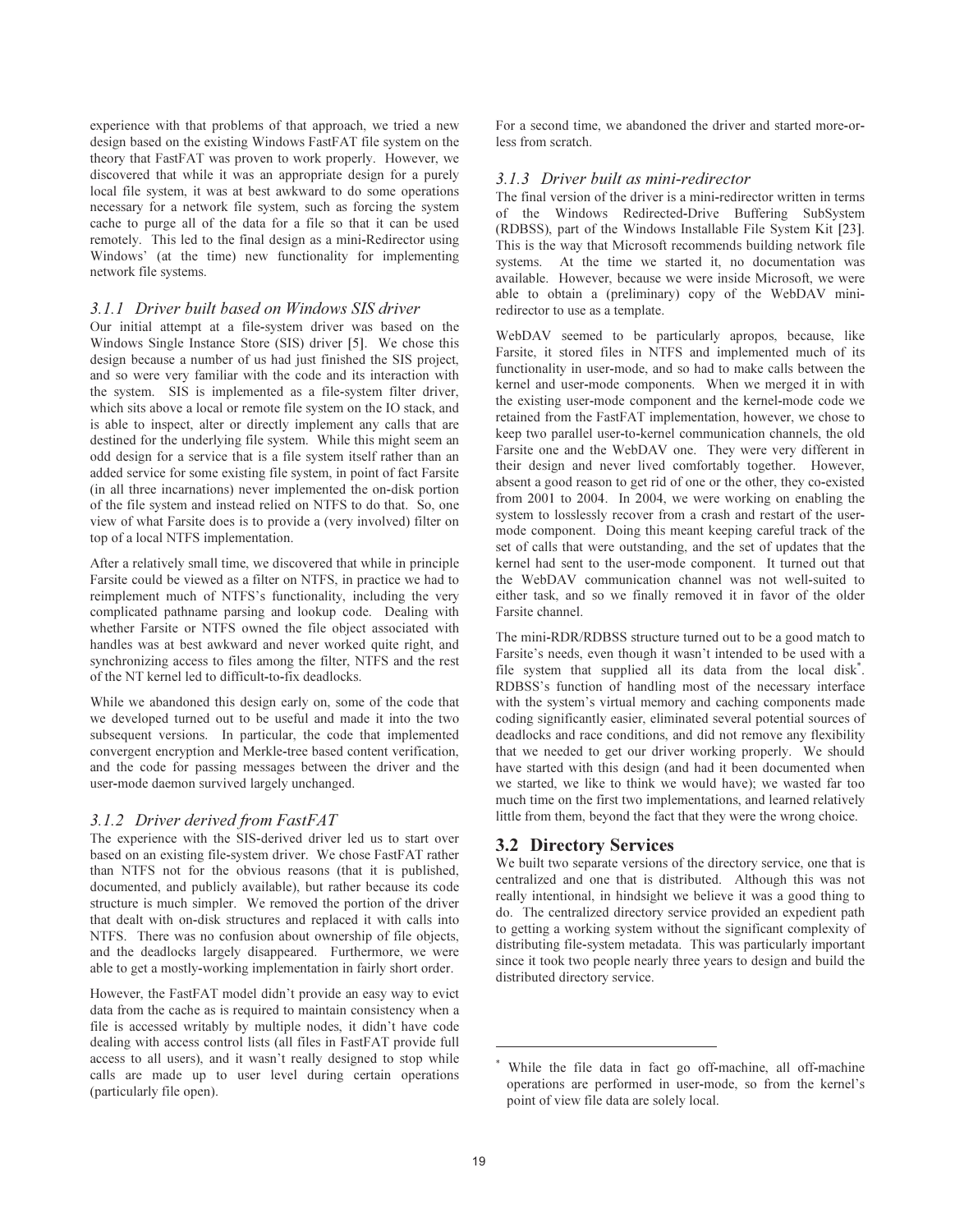#### 3.2.1 Centralized directory service

We did not plan for the centralized directory service to remain centralized. Our intent had been to turn it into a distributed service, and we put some substantial effort into thinking about how to do that. However, we focused the bulk of our efforts on building a working service, irrespective of the eventual need for distribution.

Code structure – The centralized directory service was structured as a deterministic state machine, so that it could run on an RSM substrate (§3.3). Writing a sizeable and complex piece of software as a deterministic state machine was harder than we had expected. Not only is the state-machine model an unintuitive and unfamiliar way to structure systems code, but we had to eliminate every potential source of nondeterminism to prevent the statemachine replicas from diverging (§7.1). The service was originally written in an event-driven style (§4.1) but later evolved to a mix of event-driven and cooperative-task-management (§4.2) styles.

Leases – This centralized directory service temporarily loans authority over portions of file-system metadata to clients via leases. There are four classes of leases: content leases, name leases, mode leases, and access leases.

Content leases govern which client machines currently have control of a file's content. They can be read/write or read-only, and they follow single-writer/multi-reader semantics.

Name leases govern which client machine currently has control over a name in the directory namespace. Name leases are always read/write, and they transitively extend to all unused child names. Thus, when a client uses a name lease to create a new directory, it can immediately create files and subdirectories in that directory.

Mode leases govern which clients have a file open for Windows' various access and sharing modes [16], which provide explicit control over file-sharing semantics. There are six types of mode leases: read, write, and delete mode leases are used to open a file for read access, write access, and delete access, respectively. The other three, exclude-read, exclude-write, and exclude-delete mode leases are used to open a file without read sharing, write sharing, or delete sharing, respectively. The sense of these latter modes is inverted to preserve standard lease-conflict rules.

Access leases govern which clients can perform operations that have bearing on the deletion of a file. In Windows, a file is deleted by opening it, marking it for deletion, and closing it. The file is not truly deleted until the last handle is closed on a deletion-marked file. While the file is marked for deletion, no new handles may be opened on the file. There are three types of access leases: public, protected, and private. As one might expect, a public lease grants shared access and a private lease grants exclusive access. A protected lease grants shared access and the guarantee of a callback to the lease holder before any other client is granted access. Opening a file, closing a file, and marking a file for deletion all require access leases, selected in a combination to provide Windows' deletion semantics.

Access control – The centralized directory service enforces writeaccess control directly, by checking a user's cryptographically established identity against an access control list for the file or directory in question. Because directory service modifies state via a Byzantine-fault-tolerant protocol (3.3.1), we trust the service to apply only correct updates. By contrast, since a single faulty machine can inappropriately leak information, the service does not directly enforce read-access control. Instead, file content is encrypted so that it is only readable by clients whose users have an appropriate decryption key.

Distribution (conceptual) – We had developed several ideas for partitioning and distributing file-system metadata among multiple RSM groups. For purposes of discussion, we regard each RSM group as a server. Our intent had been to partition file metadata among servers according to file path names. Each client would maintain a cache of mappings from path names to their managing servers, similar to a Sprite prefix table [28]. The client could verify the authority of the server over the path name by evaluating a chain of delegation certificates extending back to the root server. To diffuse metadata hotspots, servers would issue stale snapshots instead of leases when the client load got too high, and servers would lazily propagate the result of rename operations throughout the name space.

Integration with driver –The directory service is all user-level code, but the client-side code that communicates with the service delegates some of its leased authority to the file-system driver. This enables many operations to be performed and logged directly in the driver instead of requiring an upcall to Farsite's user-level code, which is important for performance. For this reason, the driver understands much of the directory-service lease structure.

## 3.2.2 Distributed directory service

In attempting to turn the centralized directory service into a distributed service, we learned that many of the ideas we had for how to do this were problematic. In particular, the centralized service had assumed that metadata partitioning would eventually be partitioned according to file path name; however, this turns out to complicate rename operations that span partitions, so we opted to instead partition according to file identifier. In the absence of path-name delegation, name-based prefix tables are inappropriate. Similarly, if partitioning is not based on names, consistently resolving a path name requires access to metadata from all files along a path, so delegation certificates are unhelpful for scalability. Our ideas about stale snapshots and lazy rename propagation would allow the name space to become inconsistent, which can in turn cause orphaned loops in the namespace [15]. We thus built the distributed directory service from scratch, using an entirely different code structure, lease arrangement, and metadata distribution scheme.

Code structure – Like the centralized directory service, the distributed directory service was structured as a deterministic state machine; however, we never completed the integration of the distributed directory service with an RSM substrate. The service was written in an atomic-action coding style (§4.3). Nearly half of the application code is data-structure definitions and support routines that were mechanically extracted from a formal TLA+ specification of the directory service  $(\S6.1)$ .

Leases – The distributed directory service replaces the four classes of leases in the centralized service with two classes: shared-value leases and disjunctive leases. We observed that the complex lease classes in the centralized service were conflations of metadata with protections over that metadata. In the distributed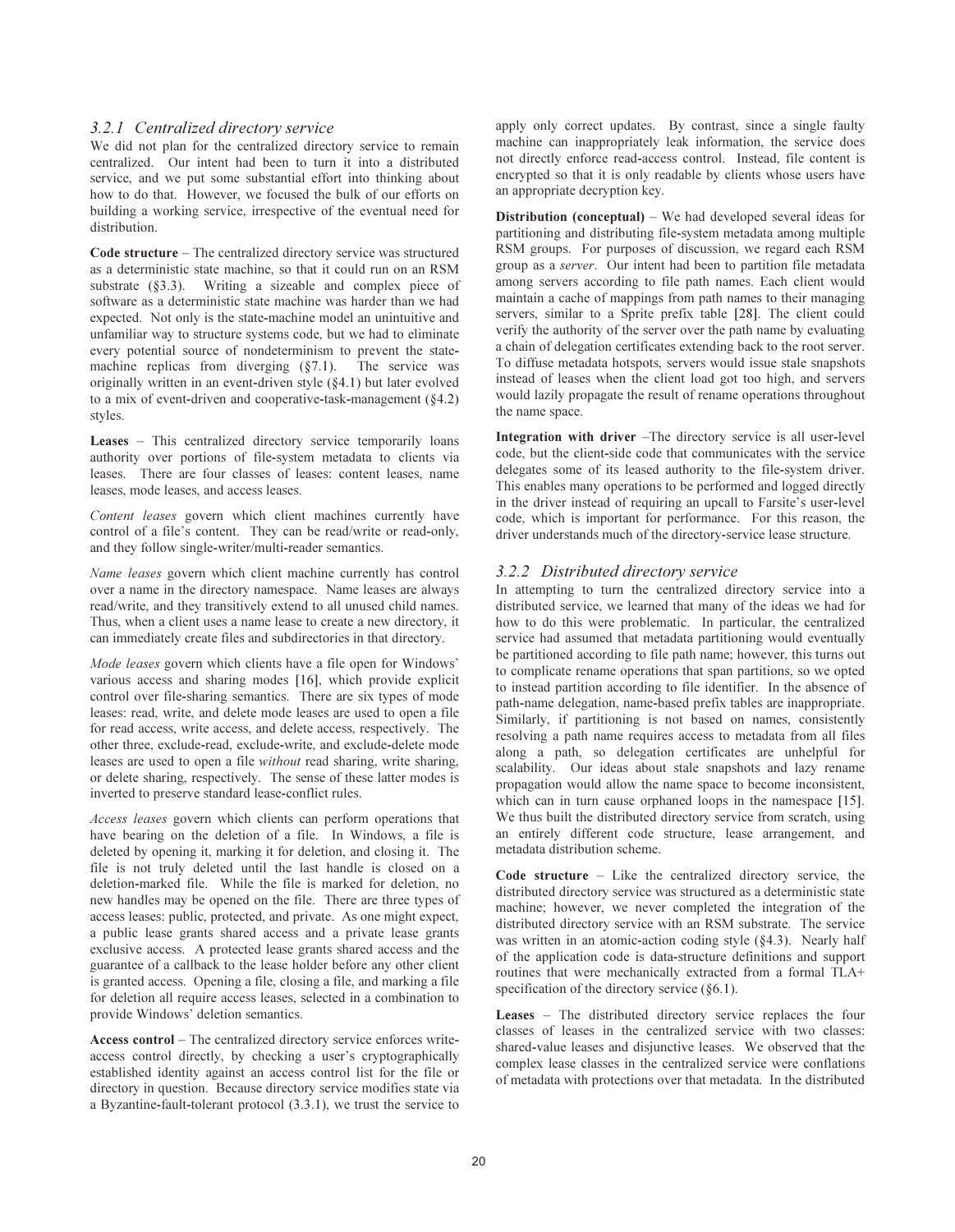service, we separated these notions into specific metadata fields and comparatively simple leases that protect those fields.

Shared-value leases are conventional single-writer/multi-reader leases over fields of a file; these leases are used for a file's content field (really a hash of the content, since the actual content is stored separate from the directory service), child name fields, and various metadata fields, including the file's deletion disposition. As an important efficiency enhancement, the service has a special shorthand representation for an infinitely large set of child name fields; this representation is used to grant access to all child names of a file except an explicitly enumerated exclusion set.

Disjunctive leases are used to protect seven metadata fields: one field represents the set of clients who have handles open on the file, and six other fields each represent the set of clients who have the file open for each access or sharing mode. It would be inefficient for clients to have to obtain a read/write shared-value lease over one of these sets, merely to add itself to the set when opening a handle or to remove itself from the set when closing the handle. So instead, each client has a Boolean self value that it can write and a Boolean *other* value that it can read. The other value for each client  $x$  is defined as:

$$
other_x = \sum_{y \neq x} self_y
$$

where the summation symbol indicates a logical OR. Clients set their self values when opening handles and clear their self values when closing handles. Self values are protected by write leases, and other values are protected by read leases.

Access control (conceptual) – We have neither designed nor implemented access control in the distributed directory service. However, we believe we could extend the use of shared-value leases for the purpose of access control. The basic idea is that each file would have an access-control metadata field for each principal; the value of the field would indicate that principal's access rights. To access a file, a client would obtain a read lease over the requesting principal's access-control field, the value of which would let the client know whether to fail the operation or proceed. Like name leases, we would have a shorthand representation for leasing an infinitely large set of access-control fields; this could be granted to a client whose principal is authorized to change the access-control list. As in the centralized service, we would still use cryptography to protect the actual data against leaks.

Distribution – In contrast to our ideas for distributing the centralized directory service, the distributed directory service does not partition its metadata according to file path name. Instead, it partitions according to file identifier, so as to avoid implicitly coupling the logistical issue of which server manages which metadata with the operational issue of correctly implementing directory rename. The file identifiers have a tree structure that stays approximately aligned with the tree structure of the name space, so files can be efficiently partitioned with arbitrary granularity while making few cuts in the name space. One consequence of this tree structure is that file identifiers have variable length; this is not a problem in practice, because (1) the size of identifiers tends to remain quite manageable – generally smaller than an MD5 hash  $-$  and  $(2)$  the variability is encapsulated in a small class, so it is unseen by the rest of the system.

Since file-system metadata is distributed, it is necessary to provide a means for obtaining consistent access to file path names. In the absence of such means, two concurrent rename operations can produce an orphaned loop in the namespace [15]. The service provides such a means in the form of a recursive path lease, which is a read-only lease on the chain of file identifiers of all files on the path up to the file-system root. Path leases are recursively issued to the child files of the file whose path is being leased, so the path-lease load on any given file is bounded by the number of children it has.

There are two file-system operations that can span multiple servers: (1) renaming a file and (2) closing the last handle on a deletion-marked file, which unlinks the file. Rename can span three servers: the server that owns the source parent directory, the server that owns the destination parent directory, and the server that owns the file being moved. Close-and-unlink can span two servers: the server that owns the file being closed and the server that owns the directory from which the file is being unlinked. For these two operations, the servers coordinate their updates to ensure atomicity. In particular, the servers use two-phase locking, wherein one server acts as the leader and the other servers lock the relevant metadata fields of their files while they wait for the leader to coordinate the operation update.

Integration with driver (conceptual) – We have not integrated the distributed directory service with the file-system driver. There are two challenges to doing so: First, the driver's permission model is based on the leases used by the centralized directory service. We would have to either modify the driver's internal representation of operational permission or attempt to shim the distributed directory service's leases into a representation that could be understood by the driver. In practice, we would likely follow some combination of these approaches. Second, the driver uses fixed-size file identifiers, unlike the variable-size identifiers used by the distributed directory service. The most expedient way to address this mismatch is to provide a translation table at the interface between the components.

#### 3.3 Replicated-State-Machine Substrates

We built two separate RSM substrates, one that tolerates Byzantine faults and one that tolerates only stopping faults. The Byzantine-fault-tolerant RSM was intended to address the original Farsite vision of running exclusively on client desktop machines. However, we found some potential product-group interest in running a Farsite-like system on trusted machines inside a data center, so we built a second RSM substrate that more efficiently supports the weaker faults expected in such an environment.

#### 3.3.1 Byzantine-fault-tolerant RSM

We envisioned Farsite being deployed on the desktop computers in a university, wherein it would have to continue operating despite the curious tinkering of our hypothetical attacker, the SUSSCRAM (Smart Undergraduate Student with Source Code and Root Access to a Machine). This is an attack model that is ideally suited for Byzantine fault tolerance (BFT), because BFT assumes that malicious machine failures are independent, which they will generally not be if they are caused by software bugs or viruses.

Our BFT RSM substrate was based on the work of Castro and Liskov [6]. It ensures both safety and liveness as long as strictly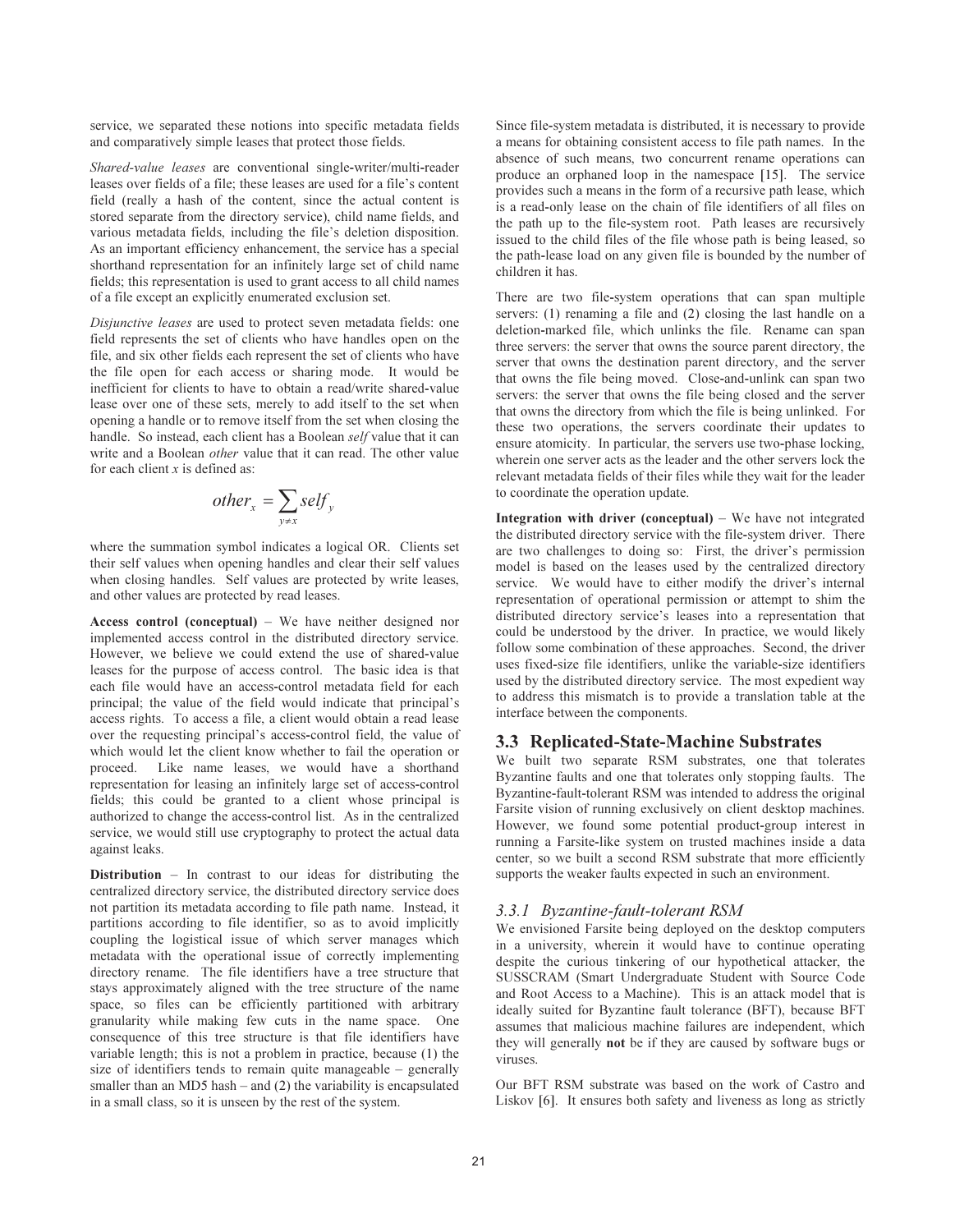fewer than one third of all replicas are faulty. Although it requires weak synchrony assumptions to provide liveness, it needs no synchrony assumptions to guarantee safety. It executes read-only operations with a single round trip and read/write operations with two round trips. It avoids the expense of public-key cryptography in the common case, relying instead on symmetric-key message authentication codes, which are significantly faster to compute.

#### 3.3.2 Paxos-based RSM

Inside a data center, the fault assumptions underlying BFT become less applicable. It is still possible for a machine to exhibit Byzantine behavior due to software bugs or viruses, but such behavior would not manifest with independent probability among machines. By contrast, stopping failures may well occur with independent probability if simple steps are taken to remove the most common correlating factors, such as co-locating machines of a replica group in a single rack, on a single power supply, or with a single cooling unit.

When stopping failures are the main concern, there are more efficient replica-coordination strategies than BFT. In particular, the Paxos algorithm [18, 19] ensures both safety and liveness as long as strictly fewer than half of all replicas are faulty. Our RSM substrate [22] allows not merely replication and coordination but also migration of the service to a new set of machines, which we call changing the configuration of the service. To accomplish this goal without excessively complicating the protocol, we introduced the idea of configuration-specific replicas, wherein each replica is associated with one and only one configuration. Multiple replicas for different configurations can execute concurrently on a single machine, but for simplicity they remain logically separated, although they share execution modules for efficiency.

## 4. PROGRAMMING MODELS

Based on our prior experience in building systems, we were well aware that the most challenging and frustrating bugs tend to arise from concurrency issues, yielding faulty behavior that is often difficult to reproduce reliably, let alone to diagnose and correct. We thus decided that the primary determinant for a programming model should be the prevention of concurrency bugs. This decision led us through three successive of programming models, each of which built upon the previous one. Code written in all three models runs side-by-side in the system, interacting across programming-model boundaries using shims and wrappers.

# 4.1 Event-Driven Programming

Initially, we followed an event-driven programming model, wherein we divided our code into uninterruptable regions that we encapsulated in continuations. Before a continuation ends, it often schedules one or more other continuations to execute, either at a later time or after some time-consuming non-computational task – such as a disk read – completes. This model reduces opportunities for race conditions and deadlocks, relative to the more common approach of programming with multiple execution threads [24, 27]. Event-driven programming avoids the key concurrency problem with standard multithreaded programming, namely the interruption of an executing task by another task that touches shared state. The event-driven model is significantly less complex and error-prone than carefully crafting locks and stateaccess policies, which when too liberal admit race conditions and when too conservative can cause deadlocks.

One challenge in writing event-driven code is maintaining a task's context across a set of event handlers that collectively implement the task, particularly as the code evolves and a single event handler is split into multiple handlers whenever a new I/O call is introduced. This context is trivial to maintain in a multithreaded model, because a task is typically performed by a dedicated thread, whose context is maintained by a stack that is preserved across I/O calls.

# 4.2 Cooperative Task Management

The difficulty of managing context in an event-driven program drove us to back to storing a task's state on a stack, while retaining the cooperative scheduling aspect of event-driven programming. In this cooperative task management (CTM) model [2], a task is – rather than a collection of event handlers that bridge between I/O calls – a single block of sequential code with well-defined yield points at each I/O call. The code between I/O calls runs without interruption by other tasks, much like an event handler would run. However, when an I/O call completes, rather than reconstructing the task's state from a manually pickled continuation, the state is already available on the task's stack.

Compared with multithreading, CTM reduces the opportunities for a task's state to be perturbed by another task; however, it does not completely eliminate these opportunities. In particular, when a task yields for an I/O call, other tasks may execute, and these other tasks might access or modify shared state. When the interrupted task then resumes, it must be prepared for the possibility that any shared state it had accessed prior to the I/O call has since changed.

To deal with this situation, we developed a programming idiom we called the pinning pattern [2§5], in which a task is divided into two phases. The first phase includes all of the task's read I/O calls (disk reads and network RPCs) inside a loop. If any I/O operation yields, the loop is restarted, because the task can no longer be certain that any value it has read still reflects the global state. Disk reads and RPC results are cached in memory, so this I/O read is unlikely to yield again on the next pass through the loop. The loop exits only when every read I/O operation executes without yielding, so at the end of the first phase, the task has a consistent representation of the portion of system state it cares about. In the second phase, the task performs its computation, and it records any state updates and outgoing network messages in an in-memory buffer. The contents of this buffer are subsequently written back to the disk or transmitted on the network by a separate housekeeping thread. Thus, after possibly looping multiple times through read I/O calls that yield, the task ultimately executes as an atomic block: The final iteration of the first phase does not yield, and the second phase never yields because it contains no I/O operations.

Although a strict adherence to the pinning pattern results in correct code, it does not lend itself to modularity. For example, a subroutine that performs both reads and writes cannot be called from either phase of a task, since the first phase must contain no writes and the second phase must contain no reads. The pinning pattern also demands significant discipline from the programmer, and it is quite unforgiving if the task departs from the pattern's strictures in any way.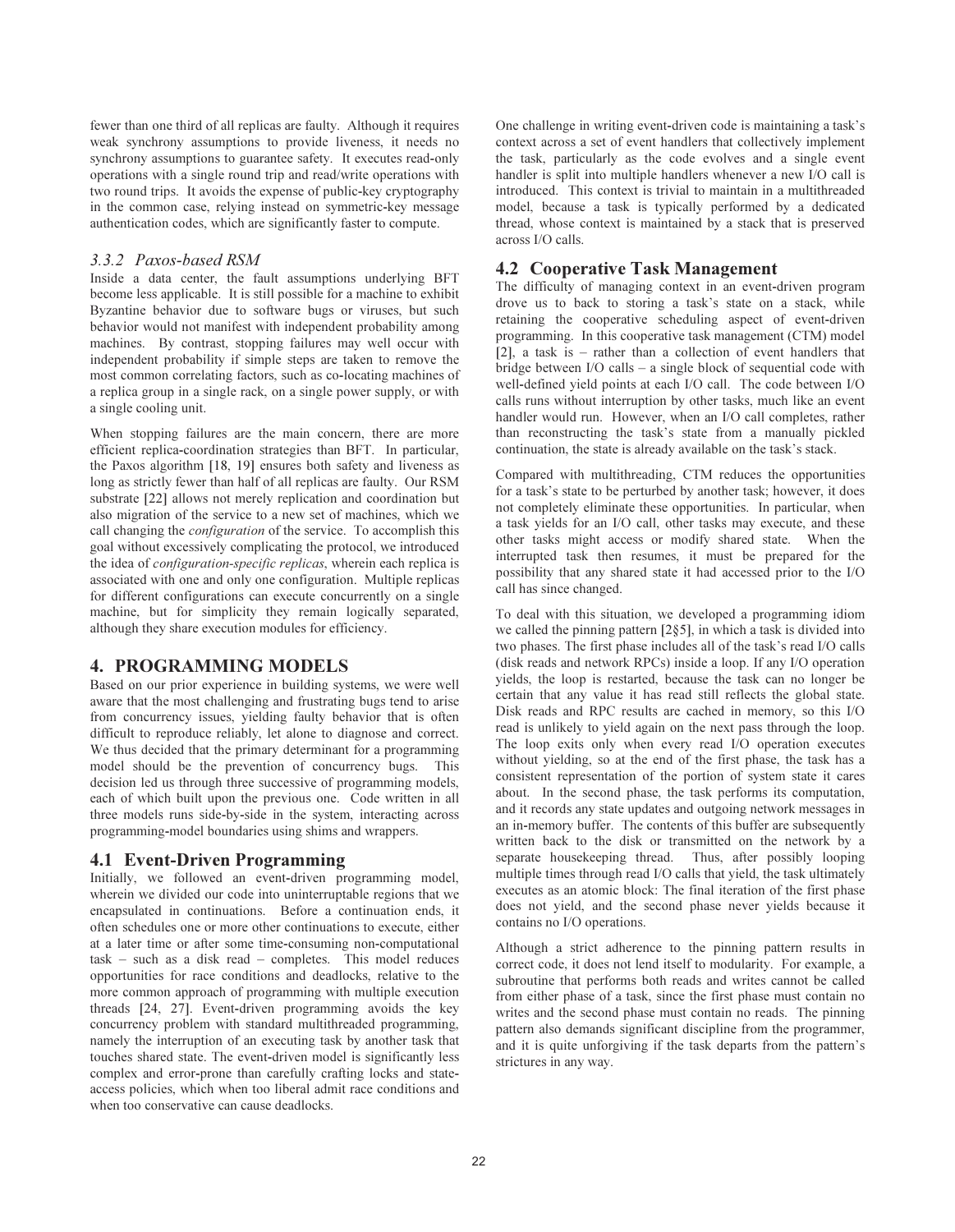## 4.3 Atomic Actions

The difficulties of restricted modularity and stringent coding constraints led us one step further. Our programming model had progressively evolved toward writing tasks as atomic blocks, so we finally decided to implement our tasks as full-blown atomic actions [21]. Our intent was twofold: First, by addressing the issue of state consistency at a single place in the code, we hoped to eliminate the class of consistency errors we had experienced due to the difficulty of honoring the pinning pattern consistently. Second, we wanted to write our application code in a more modular, readable, and maintainable style than the pinning pattern would allow.

We built an application-generic atomic-action substrate, on top of which application-specific code is written using an action for each sequential task. The substrate isolates each action's effects by mediating access to state, time, and messages.

State – For ease of implementation, we used an explicit state interface rather than a transparent memory interface. This decision prevents the application from reusing old data-structure code to organize its data. Therefore, instead of a simple address space, the substrate provides an interface of single-key dictionaries with custom keys. This is nearly as easy to implement as a linear address space, but it supports sorting, efficient indexing, and range queries, which largely makes up for the inability to use standard data structures in the application code.

Atomic state is implemented using redo logs. A redo log is a buffer of 〈address,value〉 pairs written by an action. By buffering the writes, the redo log isolates the effects from other actions. Redo logs are chained, each using the next as its backing store. A read that cannot be satisfied by any entry in a redo log is passed on to that log's backing store. An action is atomically committed by simply referring to its redo log as the new current state of the system. An action is atomically aborted by simply discarding its redo log.

Time – The natural interface to time is to provide the value of the clock. For example, a host might evaluate whether a lease has expired by evaluating the expression:

GetCurrentTime() > lease.expiration

An alternate interface is to let the code make Boolean queries of the time:

IsNowLaterThan(lease.expiration)

The latter approach constrains how much information about time flows into the application code, which gives the substrate more freedom and can result in fewer action aborts. Specifically, when an action queries a time predicate, the substrate evaluates and records the constraint enforced by the predicate before returning the result to the application. At the end of the action, if the current time violates any of the predicate constraints, the action aborts. Thus, the effective time of each action is the time it commits, which trivially enforces the temporal consistency of commit order.

Messages – When a message arrives, it is stored into the shared state, and optionally an action is started to process it. When an action sends a message, the message is held in a buffer. If and when the action commits, all buffered messages are transmitted. If the action aborts, the messages are discarded.

## 5. DISTRIBUTED DEBUGGING

System components built on the atomic-action programming model can be deterministically replayed in the distributed system. We have used this facility to isolate several would-be Heisenbugs.

Although deterministically replaying a distributed system is an old idea [25], it can be difficult to achieve because nondeterminism enters a system any number of ways, which makes it challenging to capture all of its sources and constrain a later run to obey the observed behavior.

The atomic action model provides ideal support for a replay system, because isolation requires mediating all of an action's access to the outside world. Likewise, action commits are the only way that a host's state can change. Therefore, a host is a state machine whose evolution is completely determined by the sequence of actions it commits. Each action can be completely characterized by the action's identity, argument values, and the value of time observed by the action.

The programmer must explicitly cooperate with this discipline. It is forbidden to record state that lives beyond a transaction outside of the shared state interface, since changes to that state are not serialized or rolled back upon action abort. As an example, our pseudorandom-number generator object uses the state interface, rather than conventional heap storage, to store its state.

The bane of distributed systems implementation is the difficulty of debugging a system in which data is widely dispersed among machines. There is no single thread of control to break, and a crash is not particularly likely to be reproducible because the run that led to it cannot be deterministically reproduced. Divergence can arise from the innate entropy of the distributed environment or from the perturbations of monitoring code.

The ability to deterministically replay the system facilitates debugging by allowing us to probe the system while ensuring that it continues to exhibit the broken behavior. Probing may involve using a debug build with extensive assert checking or printf logging. It may involve modifying the executable to introduce a new sanity check, or even to repair the behavior, although a dramatic repair may make the rerun diverge from the logged run. Probing may also involve remapping the hosts in the distributed system onto different physical machines. For example, we have replayed a multiple-machine deployment on a single physical machine, in a single process, with a debugger attached. Reconfiguration cannot involve changing the number of logical hosts in the distributed system, however, because such a change would lead to a different set of logs and different behavior.

During replay, we keep the hosts causally synchronized. When a host's log indicates it should evaluate an action that depends on the receipt of a message, the scheduler waits until that message is actually received from the sending host before proceeding. This ensures that events and debugging messages occur in a sensible order in the replayed system.

# 6. FORMAL SYSTEM SPECIFICATION

When we began developing the distributed directory service described in section 3.2, we started with the approach we had always used for distributed-system design: informal specification using textual description, pseudo-code, and block diagrams. We quickly found ourselves getting quite lost in the details of the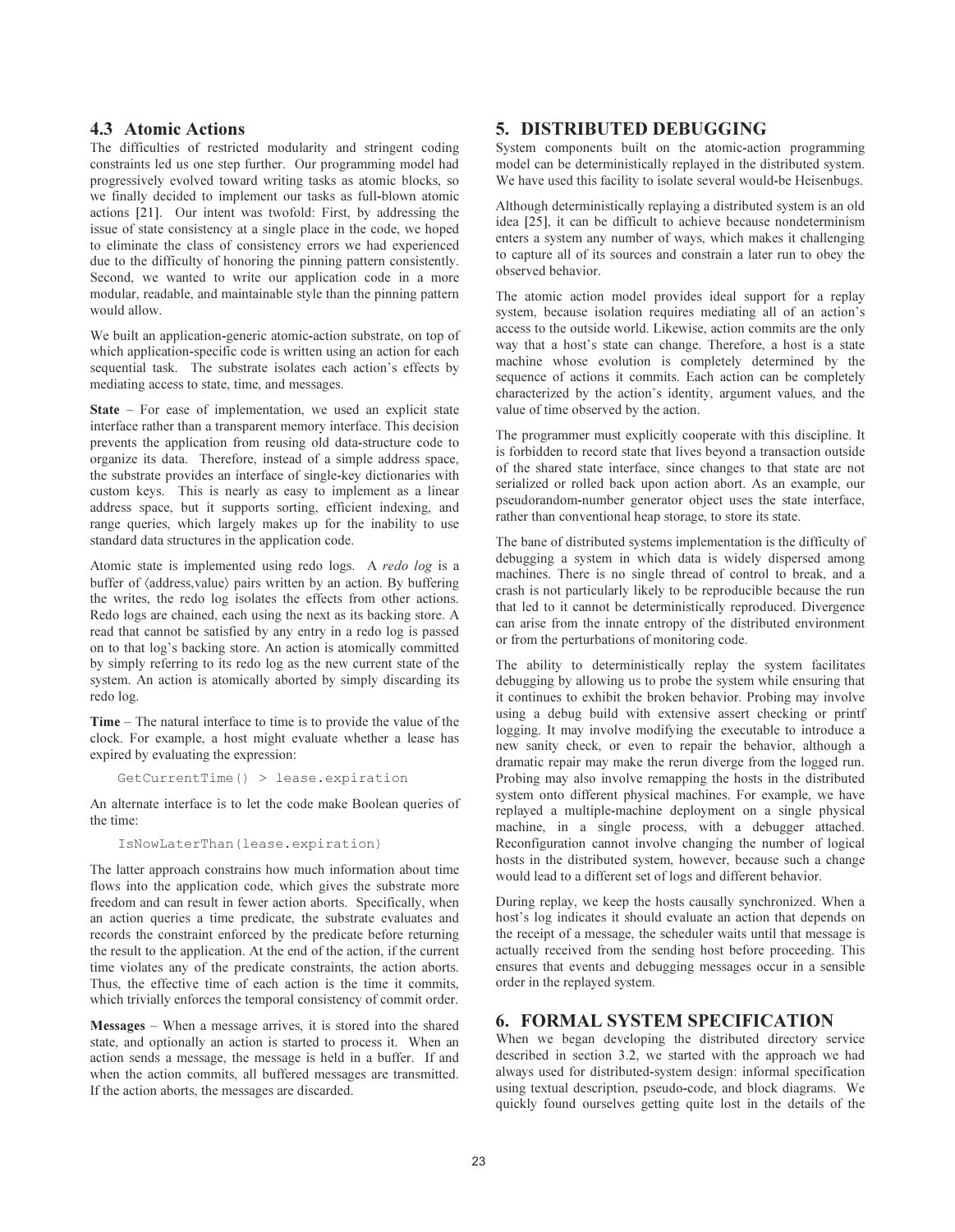design, largely because the distributed directory service is a highly constrained design problem: The service must be scalable, strongly consistent, and resistant to Byzantine faults. Initially, we were not even clear on what "resistant to Byzantine faults" meant, but we were concerned that, as the number of BFT groups in the system grows, so too grows the probability that at least one group will have more machine failures than it can handle, and we did not want to let a random faulty group take out the entire system [14].

To tackle these compound challenges, we – slowly and quite reluctantly – began using formal system specification for the distributed directory service. We found that a formal specification can serve as an abstract prototype that calls attention to errors in the design before implementation begins. This is valuable not only because the high level of abstraction makes it easy to reason about the design without getting bogged down in implementation details, but also because radical changes to the specification tend to require far less effort than comparable changes to an implemented system. Although we do not conclude that formal specification is an appropriate tool for most system designs, we do believe it can have applicability for subtle and highly constrained solution spaces, wherein correctness is difficult to reason about.

The benefits of formal specification accrue from two components: a formal mathematical syntax and the concept of refinement.

## 6.1 Formal Syntax

For specifying the distributed directory service, we used the TLA+ language [20], which provides well-defined syntax for set theory and first-order logic, syntactic shorthand for defining systems as state machines, and temporal logic for reasoning about liveness. The set theory is easy to use by anyone with a basic mathematics background. We found the state machine syntax quite natural once we thought a little bit about how invariants are maintained inductively. We used very little of the temporal logic, because we focused on safety properties rather than liveness properties. Although the language looks intimidating at first, it is quite accessible systems builders.

Formal syntax provides three benefits relative to informal specification: unambiguity, decoupling abstraction from precision, and explicit indication of dependencies.

Unambiguity – Because math and sets are well-defined, formal syntax does not admit the ambiguity that can creep into prose specifications. For example, in our informal specs, we had written, "If a client holds a name lease on name E in directory D, then the client implicitly holds a name lease on all nonexistent children of E." This rule turns out to be ambiguous, because a server may have stale information about whether a client has created a child of E, in which case the server and client interpret the meaning of an outstanding lease differently. Formal syntax forces the designer to settle on some unambiguous interpretation of the abstract idea, even if it is a straw man. As later components of the design make use of the idea, there is no ambiguity about what the current specification means; either it satisfies the needed properties, or it must be changed.

Decoupled abstraction and precision – Text and pseudo-code tend to couple abstraction and precision. Raising the level of abstraction is commonly achieved by (in text) leaving out details or (in pseudo-code) by stubbing out subroutines. High-level prose is generally imprecise about its meaning, and stubbed-out pseudo-code is similarly imprecise except in the rare cases in which an omitted subroutine is well-defined at an abstract level (e.g., stable sort by case-insensitive Unicode primary key). By contrast, formal syntax can be employed at any level of abstraction. For instance, we at first specified our distributed clock by formally writing down the properties it achieved [13], using a few lines of TLA+. Later, we went back and replaced this with a formal description of the messages exchanged between machines and the corresponding state updates. At either level of abstraction, the specification was precise about its meaning.

Explicit dependencies – When working with prose specification documents, it is not immediately obvious how changes to one part of the specification affect other parts. When using a formal syntax, one cannot refer to a component of the design except by explicit reference to the symbol that defines it. This allows the designer, when making specification changes, to grep for other definitions that should be inspected to ensure they remain compatible with the new definition.

## 6.2 Refinement

Whereas formal syntax helps find errors during the design process, refinement is a technique that guides the design process. The technique focuses the process on which ideas are necessary and helps the designer know when the job is complete. In the context of distributed systems, the refinement technique involves constructing three artifacts: a semantic spec, a distributed-systems spec, and a refinement.

Semantic spec – The semantic specification describes the intended behavior of the system from the viewpoint of the systems users. Farsite logically functions as a centralized file server, so Farsite's semantic spec defines the behavior of a centralized file server, namely the file-system operations open, close, read, write, create, delete, and move/rename. To address the requirement of resisting Byzantine faults, the semantic spec also specifies how faults can manifest to the users. A significant challenge was finding a semantic spec that was neither unrealistically strong nor uselessly weak.

Distributed-system spec – The distributed-system specification describes how a set of machines and BFT groups interact: receiving file-system requests, sending messages, receiving messages, modifying local-machine state, and returning results of file-system requests. The distributed-system spec can be regarded as the main product of the refinement process, insofar as it precisely describes the behavior of the constituent machines in the distributed system. Turning a distributed-system spec into a working system is merely a matter of writing an implementation for the single-machine components of the system, which can be done without any further thought about the distributed-system aspects of the problem.

Refinement – The refinement is a formal correspondence between the semantic spec and the distributed-system spec. The semantic spec describes an abstract structure, and the refinement describes how the distributed, asynchronously updated structures spread out across the distributed system can be interpreted as the abstract structure of the semantic spec. Constructing the refinement guides the construction of the distributed system. When faced with a problem, we would brainstorm a possible solution in the distributed system and then ask, "How does this solution refine to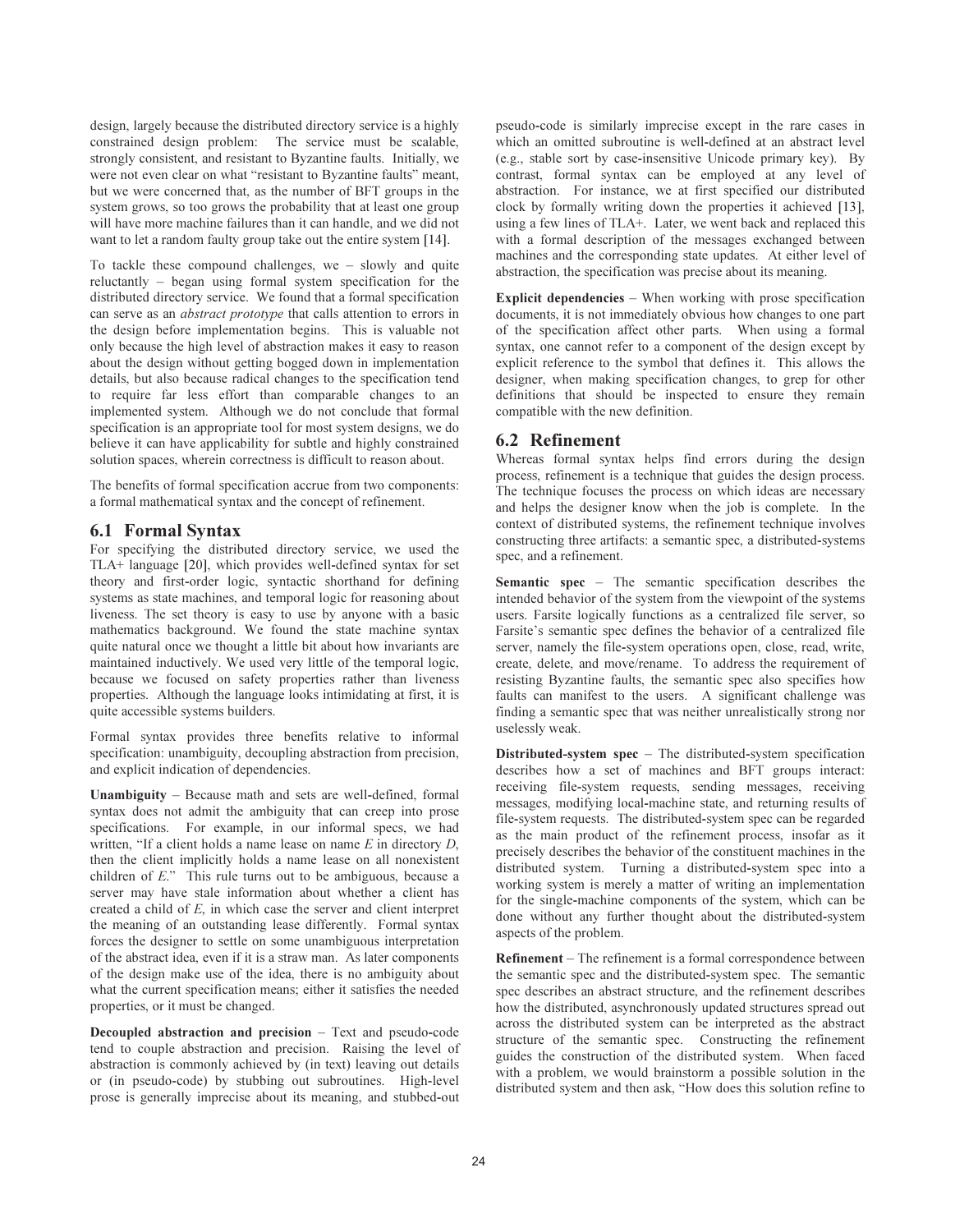the semantic spec?" That simple question consistently led us to immediately understand which invariants we needed to maintain.

No matter how knotty the distributed data structures in our system become, our refinement tells us how to interpret them. In particular, a key concept in the distributed directory service is authority, which indicates which item of distributed state should be regarded as the value of a particular semantic datum. The distributed system must guarantee that its messages and state updates always preserve the invariant that a single host is authoritative over any semantic datum, and furthermore that authority is transferred among hosts in a reasonable way. In this context, "reasonable" also includes the concept of delegating authority in a way that restricts the influence of Byzantine faulty hosts in the distributed system.

#### 6.3 Anecdotal experience

The value of this methodology is highlighted by our experience in developing the procedure for the move/rename operation. Although the rename operation is semantically straightforward, at the distributed-system level it involves up to four hosts interacting to perform an atomic operation. Moreover, any subset of these machines may be Byzantine-faulty, and our requirement for restricting Byzantine faults forbids us from allowing the state of the non-faulty machines to become polluted. As we developed a rename procedure, we recorded the distributed-system behavior in TLA+. Once we had a formally precise description, we could reason through the behavior, and it turned out that our first rename procedure was flawed, so we started over with a different procedure. We repeated this process 19 times, in several cases fundamentally changing the distributed-system state schema, until we achieved a distributed-system spec that refined to a reasonable semantic spec.

If we had gone directly to an implementation without first writing a distributed-system spec, it would have been far more costly to make the necessary changes. Furthermore, it would have been more difficult to understand the distributed-system aspects of the problem without getting mired in implementation details.

## 7. LESSONS

Over the course of the Farsite project, we have learned many lessons, most of which we have presented in earlier papers [1, 15]. Overall, however, two lessons stand out: First, in a real system, determinism is harder to achieve than you would expect. Second, a system that first seemed to be addressing a disk problem turned out to be addressing a network problem.

#### 7.1 Determinism Is Harder Than Expected

Running a service in a replicated state machine requires that the service be deterministic. Theoretically, this sounds fairly simple, but in practice, we found that non-determinism creeps into code from many sources. A striking anecdote illustrates the point:

After much debugging effort, we once tracked down a replicadivergence bug that turned out to be calls to the system quicksort function *qsort* producing different outputs from identical inputs. Because quicksort is not a stable sort, the function has freedom to produce different orderings when not all keys are unique. At first we suspected that qsort does something like using rand() to select a pivot, thereby causing different invocations with the same inputs to behave differently; however, investigation revealed that this is not the case. It turns out that in our test configuration, one machine in the RSM group was running Windows 2000, and another was running Windows XP. The implementations of qsort in Win2K and WinXP differ in a way that can cause them to produce different results given identical inputs if the inputs have elements with equal keys. Because the qsort routine is Because the qsort routine is dynamically linked, the Farsite code picks up different versions of it on different machines.

The main lesson from this is that code boundaries are not as clear as one might wish, and any call to any routine that is outside the controlled code is a potential entry point for non-determinism.

#### 7.2 A Network Problem, Not a Disk Problem

A number of the Farsite team members had previously worked on Tiger [3], a scalable video file server built from a collection of personal computers and a network switch. When we started that project, we thought that that hard issue would be getting the video data from the disks. After designing and implementing Tiger, it turned out that once we had the initial idea of how to schedule disk accesses, the disks weren't the problem. Instead, managing the network in terms of overloads, failures and getting the protocols right consumed nearly all of our time and mental effort. That is, we concluded that the video server problem was more about the network than the disk.

We had an analogous experience with Farsite. In the beginning, we thought that the hardest issue would be finding enough disk space in order to make sufficient replicas to ensure reasonable file availability. In fact, the first Farsite publication [4] was a feasibility study that considered this question, and concluded that sufficient disk space was available; a second early publication [11] addressed how to find duplicate files to coalesce to save space. By the end of the project, it was clear that the hardest problems involved the directory service, lease protocol, and consistent distributed crash recovery. That is, Farsite, like Tiger before it, really was more of a network problem than a disk/file system problem.

As with many things, this seems obvious only in retrospect. The difficulty in solving network problems is really a more complicated version of the local concurrency problem that we were trying to ameliorate by adopting the single threaded programming models described in §4. We couldn't adopt such a simple strategy across nodes because we needed the concurrency and we also had to worry about (possibly Byzantine) failures. The design decision to treat even BFT groups as potentially malicious extended this problem into the directory service, and gave rise to much of the complexity there. We were able to solve the file availability problem using simple statistical models and some assumptions about usage based on measurements of Microsoft machines. The protocol design problem required TLA+ and years of careful thought.

After twice making the same error about identifying where the difficulty in a system design lies, we hope that we and our readers can learn from where we went wrong and find new and more interesting mistakes to make in the future.

#### 8. ACKNOWLEDGMENTS

The Farsite project has benefited from the talents of many people. In addition to the authors, the project team included Atul Adya,